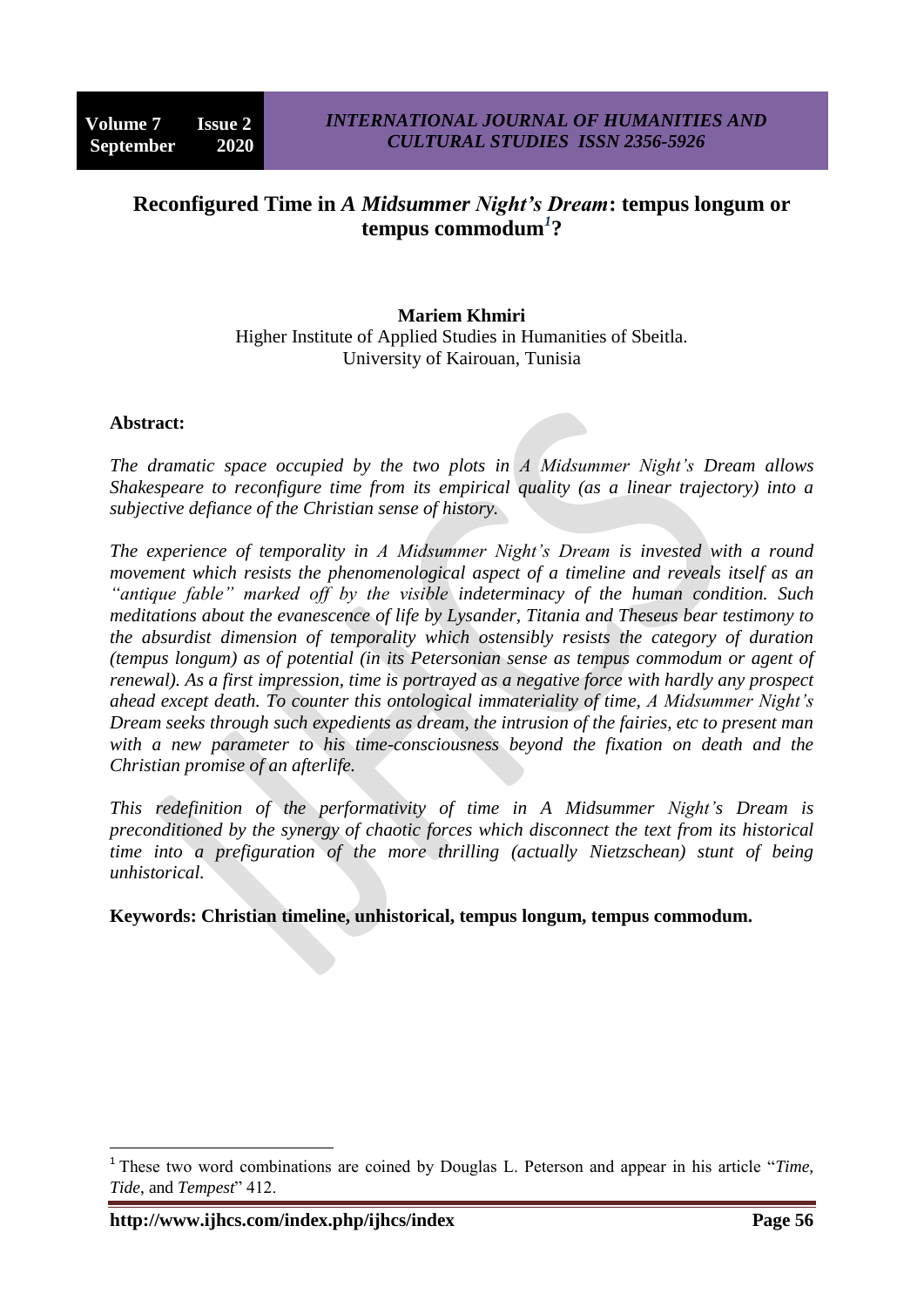### **Literature Review**

Shakespeare's *A Midsummer Night's Dream* is the type of text which breeds a feel of a crisis in its representation of a temporality shuttling back and forth between *tempus longum* (or clocktime) and time as a perpetual thwarting of its possibility as *tempus commodum.*

Hume tells us that approaching knowledge of all type has to go first through the law of causality which places human consciousness above the theological ideals of fate and god. Schopenhauer gives an eagle-eyed account of Hume's concern for the law of causality which is "nothing beyond the empirically perceived succession of things and states in Time, with which habit has made us familiar<sup>32</sup>. In this sense Schopenhauer observes Time as a precondition for the establishment of habits, by extension, for the implementation of mass history as a fixed set of rules and customs: what he bluntly deems as "metaphysics".

Schopenhauer pokes fun at the law of causality as the phenomenological fixation on the timeline; while he assigns to knowledge the more engaging task of "representation": that is of reconfiguring Time from a mere fact into an intellectual experience. Schopenhauer borrows this meditation from Kiesewetter:

> Reason of knowledge is not to be confounded with reason of fact (cause) […] The former is the fundamental principle of thought; the latter that of experience. Cause refers to real things, logical reason has only to do with representations. (Kieserwetter, "Logik" qtd. in *Two Essays*, 25)

The experience of temporality in *A Midsummer Night's Dream* takes a different turn from that of the law of causality and is therefore invested with a round movement. When cognition and agency are both dropped from the time-consciousness of such characters as Lysander, Titania, and Theseus we end up with a *third* dimension to temporality which finds meaning in Shakespeare's prefiguration of the Nietzschean rebuff of mass history into the lure of the revolutionary, unhistorical time-consciousness. Shakespeare's representation of this crisis reveals his existential concern with temporality also as a prefiguration the Bergsonian formula of subjective versus clock time:

> Bergson's philosophical theories, especially his theory of duration, strongly influence the existential drama –from him, the existential dramatist borrows the concept of subjective, as opposed to clock, time. (Brustein, 27-8)

Shakespeare's profile as an existentialist dramatist has been discussed by a many critics with variable sharpness. Marie A. Plasse observes an overlap between man's estrangement from the dramatic timeline in *A Midsummer Night's Dream* and the deeper *malaise* stemming from his subjective time-consciousness. However, by referring to man's insoluble rapport to time as "the volatility of paradoxical impulses". I think she does not exhibit sufficient attention to

**.** 

<sup>&</sup>lt;sup>2</sup> Arthur Schopenhauer. Two essays: "On The Fourfold Root Of The Principle Of Sufficient Reason"  $\&$  "On The Will In Nature", London: Bohn's Philosophical Library York Street, Covent Garden 1889, p 24.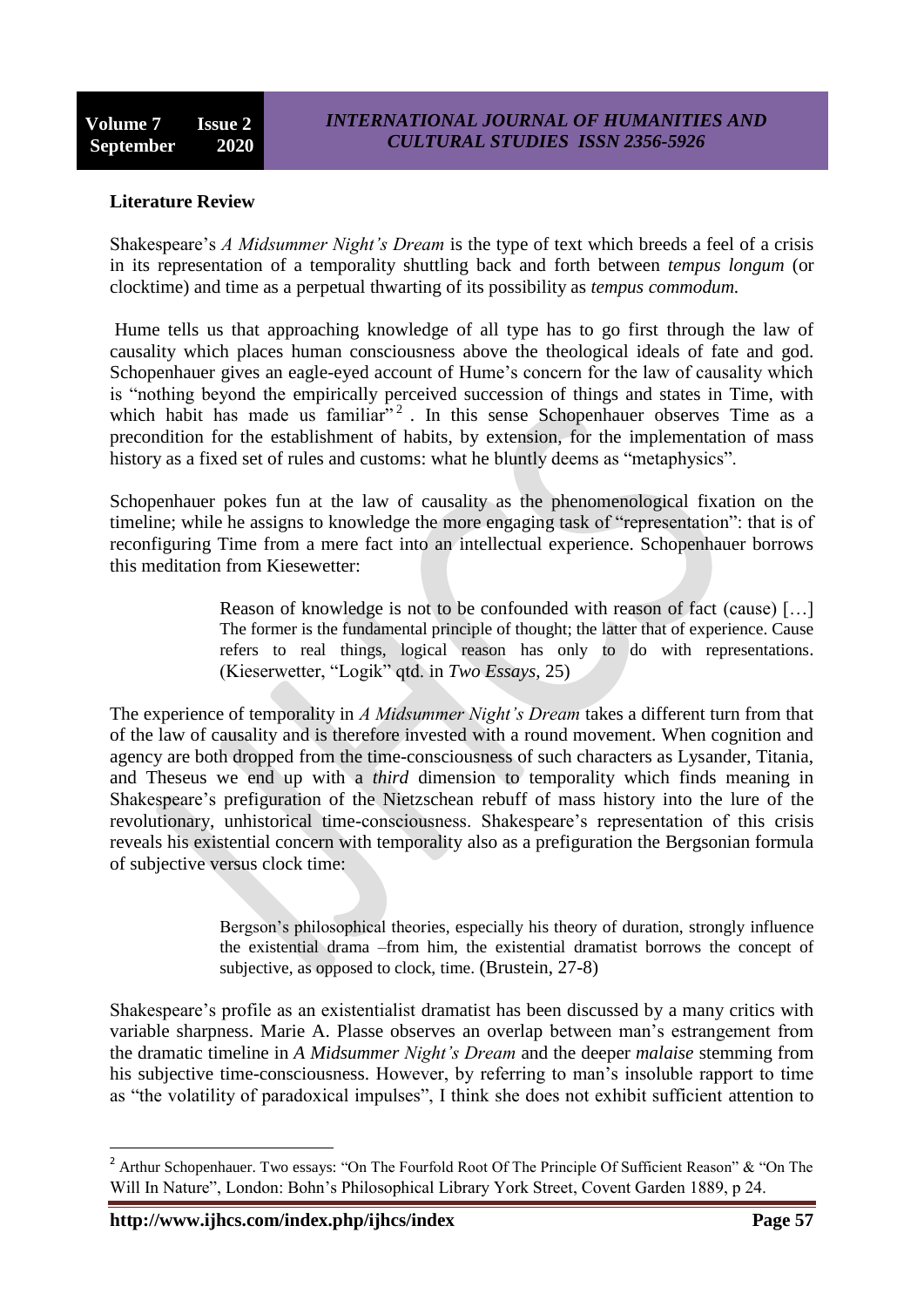the dilemma suffered by the individual between time as duration and time as a deeper existential concern.

John S. Mebane is also aware of the anxiety about time in *A Midsummer Night's Dream*; however, he insists on his claim that the comic aspect of the play is what curtails the bitterness of its time-consciousness. The same is true of Virgil Hutton who recognizes an overlap between the tragic and the comic in *A Midsummer Night's Dream*. Hutton conceives of the fairies as what "protects the mind from too direct a confrontation with unpleasant reality" (304). However, he misses the rigor of understanding time-consciousness as the other facet to the world of dream and imagination: therefore as the most disconcerting "reality" about man.

Contrary to Marjorie Garber's interpretation of Shakespeare's idea of history in *A Midsummer Night's Dream* as the immediate reflection of his patriotism, I suggest the more critical reading of Shakespeare as a prefiguration of Nietzsche's unhistorical determination which discredits mass history as nothing milder than the category of metaphysics.

### **Research objectives**

*A Midsummer Night's Dream* is a comedy which is never at odds with Shakespeare's philosophical inquiry of how to bring the comic face to face with the tragic within the same text. The following article is an attempt to interpret Shakespeare's sense of temporality behind the happy-go-lucky impression of the comic. It tracks down prefigurations of the philosophy of Bergson in Shakespeare's concern of how to interfuse the dramatic timeline with the more authentic subjective time. Such moments of crisis (as when Francis Flute questions the authenticity of the role he is cast to play) will be revealed as instances where Shakespeare deliberately suspends the dramatic clock–together with its obsessing Christian consciousness—in favor of the more energetic hypothesis of an unhistorical sense of time. The individual is celebrated principally in his potential to disown the past (as metaphysics) thanks to the empowering autonomy of his intellect. These are the terms according to which I undertake the responsibility of liberating Shakespeare's text from theater performance in a resolute turn to self-will outside national history.

### **Research questions**

The study is an attempt to answer the following questions:

**1-** To what extent does the play-within-a-play in *A Midsummer Night's Dream* solve the riddle of *tempus longum*?

**2-** To what extent has Shakespeare prefigured an answer to the Bergsonian dilemma of the ego and the clock?

**3-** Can we consider dreamwork as a respite from an otherwise unbearable timeconsciousness?

**4-** Can Shakespeare be hailed a precursor of Nietzsche's *unhistorical* man?

\*\*\*\*\*\*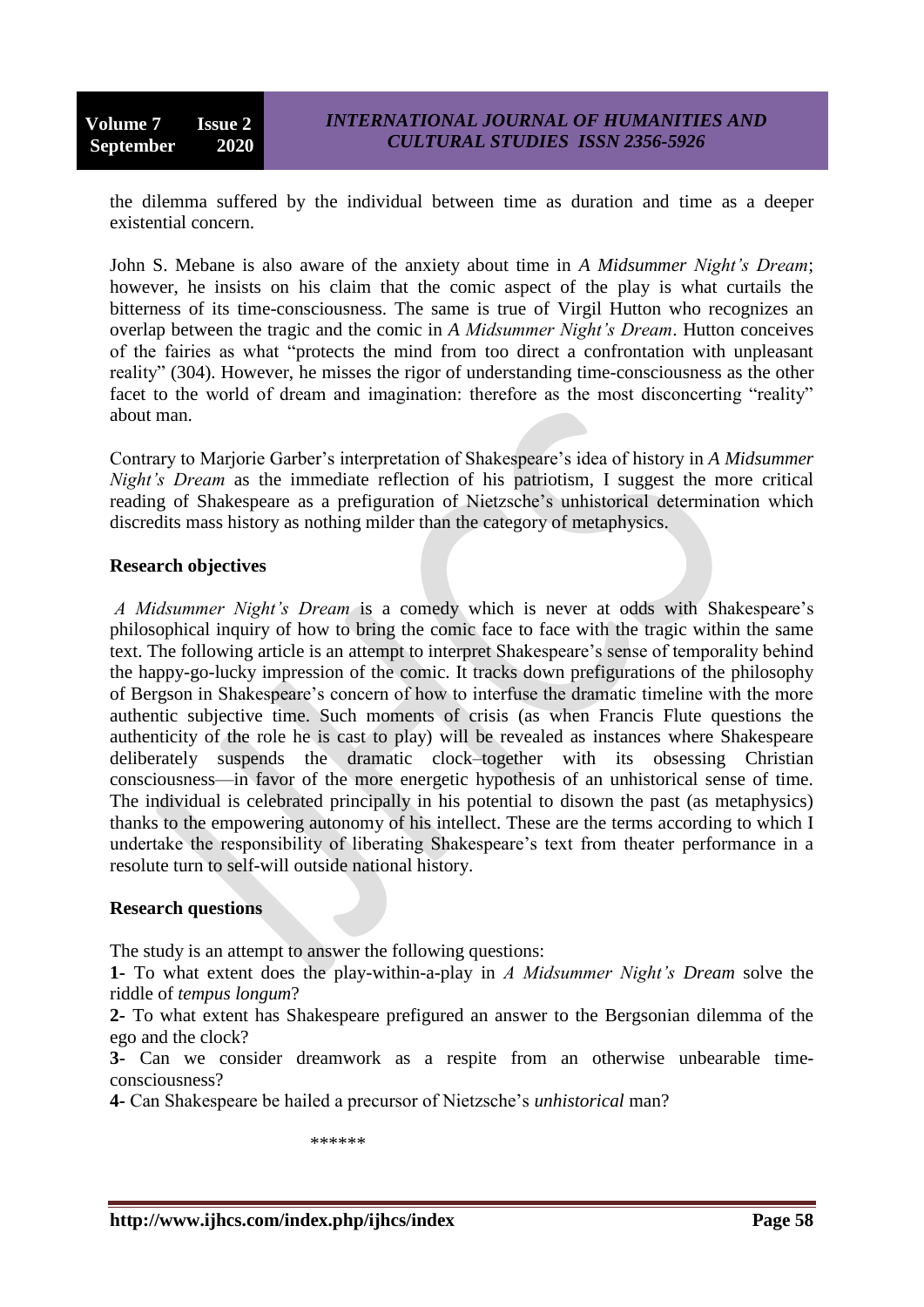#### **Shakespeare's aesthetic response to historical linearity or** *tempus longum*

An existential inquiry is represented by Shakespeare through the duke, Theseus in *A Midsummer Night's Dream* who rhetorically inquires (with more or less the same bitterness as Pozzo in Beckett's *Waiting for Godot*) about any possible relief from the strain of temporality: "Is there no play, /to ease the anguish of a torturing hour?" Few lines later, the same inquiry recurs when Theseus is on the lookout for an "abridgement" i.e., a "pastime" to kill away the pain ensuing from excessive idleness: "How shall we beguile/ The lazy Time?": a burdened rant, much comparable in tone to the insoluble rapport to time we feel in Beckett's Krapp (for example). Shakespeare is presenting us with the reality that it is difficult to link up with temporality outside the vicious circle of suffering. Sharp time-consciousness is what incessantly deters man from progressing and ultimately condemns him to stasis: much akin to –but still more biting than—clinical death.

An obvious crisis in *A Midsummer Night's Dream* can be diagnosed in light of its intriguing roundness which challenges the traditional expectation of a linear plot. This expectation is thwarted by such characters as Bottom who vehemently antagonizes all art at once: "If you think I come hither as a lion, it were pity for my life. No, I am no such thing; I am a man, as other men are". Bottom intercepts our expectations of his role-playing and steps out of the narrative to acquaint us with the truth that art cannot interpose itself between man and his sharp time-consciousness.

In warding off the temptation of fully engaging in artistic mimesis, Bottom affirms the readyto-hand aspect of his plot in a comedy which keeps on picturing man "as other men are" –that is to say within the limits of the earthbound. Marjorie Garber suggests that Bottom resists his attire of an ass on account of his class-consciousness: "Bottom with an ass's head is more like himself than before" (Garber, 204). I think we can suspend the hypothesis of classconsciousness at least for a while. Bottom's scorn of his mimetic task is Shakespeare's idiosyncratic metaphor which challenges the temporal linearity of the comic into an existential time-consciousness as man's most troubling concern. The same is true of Francis Flute.

Marie A. Plasse observes in Flute's reaction to the role assigned to him by Quince a moment of crisis within the drama of *A Midsummer Night's Dream* whereby "the potential for aggression is attributed to the spectators, while the greatest sense of corporeal and psychological vulnerability rests with the actor" (Plasse, 35). Marie A. Plasse considers Flute's resistance to role-playing in parallel with his fear of effeminacy:

> QUINCE. Flute, you must take Thisbe on you. FLUTE. What is Thisbe? A wandering knight? QUINCE. It is the lady that Pyramus must love. FLUTE. Nay, faith, let me not play a woman: I have a beard coming. QUINCE. That's all one: you shall play it in a mask; and you may speak as small as you will.  $(I, 2)$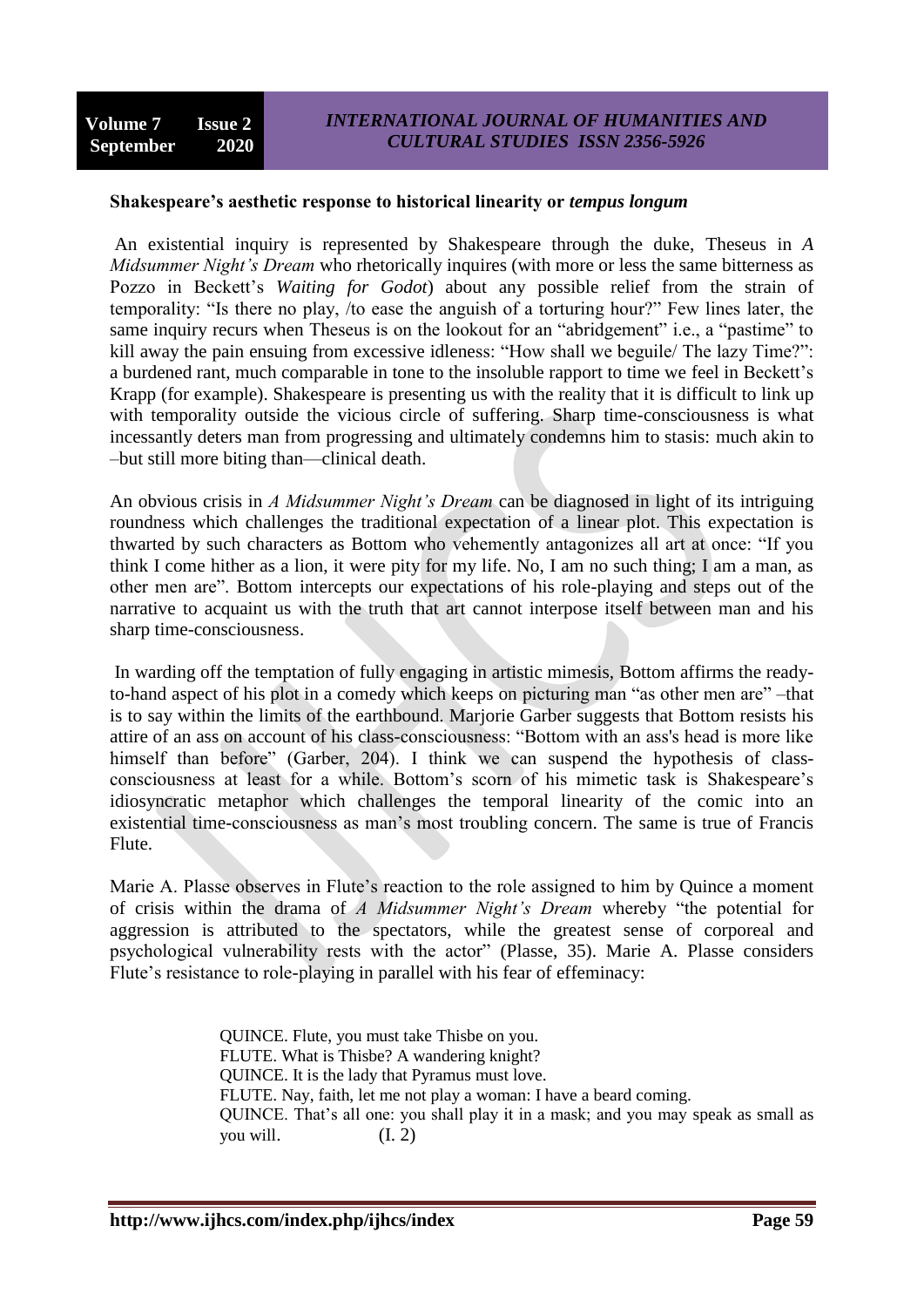Marie A. Plasse justifies Flute's vulnerability to the audience in line with the subversion of gender roles he risks if he accepts to play the female part of the lover of Pyramus: "Flute hopes that Thisbe is a "wandering knight," a character which would allow him to pretend to possess much more power and virility than he enjoys in his life as Francis Flute, smooth-faced bellows mender" (ibid). Marie A. Plasse signals another moment of crisis during the very performance of the part of Thisbe when Flute objects to the act of kissing Pyramus: "I kiss the wall's hole and not your lips at all" (Plasse, 35) because the part of wall is actually played by a male actor. Flute's sensitivity to displaying his body to such distortions of sexual identity is another picture of man's dependence on his body as a source of meaning to his existence. Part of Marie A. Plasse's analysis of this moment of crisis in the dramatic timeline is premised on a sexual argument.

However, I am inclined to observe in Flute's hesitation a moment of standstill instantiating a graver crisis within the timeline of the drama beyond the sexual anxiety of playing the part of Pyramus' female lover. This instance from Act 1 of *A Midsummer Night's Dream* is a metaphor of the transformation of the individual from a Cartesian "chose qui pense" into a Bergsonian "chose qui dure" (Brustein, 27-28). Flute has to play the part assigned to him: therefore to progress along the timeline designed for the play. In this case, he would be allowed little or no "thinking" about "who" he really is. His apprehension of role-playing can be linked to his fear of being displaced from one temporal pattern (clocktime) into another (the dramatic clock). Plasse analyzes Flute's sexual anxiety also as a reflection of the shortness of the temporal lapse allowed by the performance: what she describes as:

> the volatility of the theatrical experience and  $\lceil \cdot \rceil$  the instability of the paradoxical impulses towards goodwill and hostility which performers and spectators alike display within its context. (Plasse 37)

Marie A. Plasse signals an overlap (in this scene in particular) between the time necessary for the performance (*tempus longum*) and the subjective sense of time, which she refers to as the sporadic "impulses towards goodwill and hostility". Plasse's concern about the instability of man's temperament between good and evil (what can also be taken as *tempus commodum*) reveals her understanding of Shakespeare's *soucis* of temporality behind theater performance. Shakespeare presents us with the truth that time-consciousness is endemic to the minds and souls of people everywhere. Actors or spectators: it matters very little.

### **Lysander's sense of** *tempus longum***: a prefiguration of the Bergsonian** *withdrawal of the ego*

In an article entitled "Structure, Source, and Meaning in *A Midsummer Night's Dream*", John S. Mebane presents us with a reading of the question of temporality full of undoubted radicalism. This is because his reading is polarized between the religious timeline in its inexorable progress towards death (on the one hand) and the relief offered by the joviality of the comedy (on the other). His scrutiny of Lysander's meditation:

> [I]f there were a sympathy in choice, War, death, or sickness did lay siege to it, Making it momentany as a sound,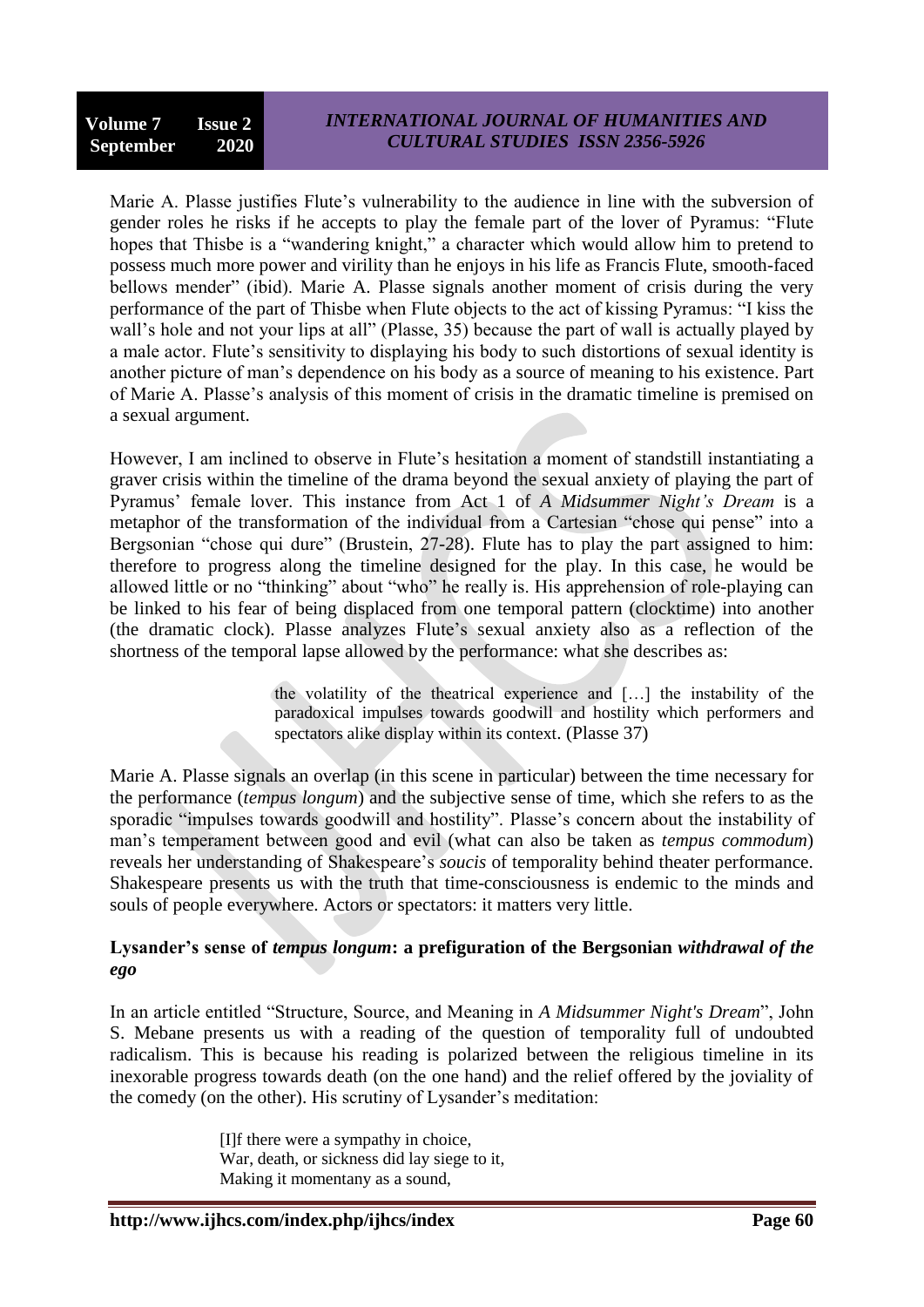Swift as a shadow, short as any dream, Brief as the lightning in the collied night, That, in a spleen, unfolds both heaven and earth; And ere a man hath power to say "Behold!" The jaws of darkness do devour it up: So quick bright things come to confusion. (I, i)

—yields the hypothesis that if Lysander ever manages to eschew religion's procrastination of man's attainment of happiness it is thanks to the merry atmosphere typical of the genre of the comedy:

> Lysander's speech […] develops apocalyptic overtones; at one level the imagery of the lines hints at a description of the dissolution of the cosmos at the end of time. Like many speeches in the play, this vision of heaven and earth illuminated brilliantly for a brief moment, then devoured by darkness, […] alludes delicately to an ultimate harmony which can be experienced only in the next life. (Mebane, 263)

Lysander limits his time-consciousness to the divine promise of a better life in the beyond. He gives us an idea of the Christian time pattern in terms of this procrastination of the pleasures of the *now*. "A brief moment" is the lapse of the entirety of a lifetime in Lysander's reckoning. Contrary to Mebane's complacence about *A Midsummer Night's Dream* as a comedy which allays the tension of the inexorable forward movement of time, I suggest to measure Lysander's time-consciousness against Bergson's theory as it occurs in his book: *Time and Free Will*:

> [L]et us withdraw for a moment the ego which thinks these so-called successive oscillations: there will never be more than a single oscillation, and indeed only one single position of the pendulum, and hence no duration. (*Time and Free Will*, 108)

We can say that Lysander has withdrawn his ego to succumb to an external sense of time imposed on him by the Christian clock. As a potential prefiguration of Bergson's theory, I hypothesize that Lysander has no sense of duration except for one single position of his religious clock which is literally incognizant of the here-and-now: "making it momentany as a sound" in its obsession with the Beyond. Against the Greek setting of the romance, Lysander has virtually *withdrawn his ego* (to borrow Bergson's phraseology) in favor of a standardized time-consciousness typical of the Christian world picture. This time-consciousness is premised on *tempus longum* as the daunting feel of duration which drags the subjectivity of the individual to its very background. It is therefore the opposite of *tempus commodum* as the belief in man's potential.

Mebane who was aware of Lysander's "emphasis upon the brevity and uncertainty of mortal life"  $(260)$  admits that this kind of cosmic meditation is counterpoised by the merriment typical of the comedy as what runs down the tension of excessive time-consciousness: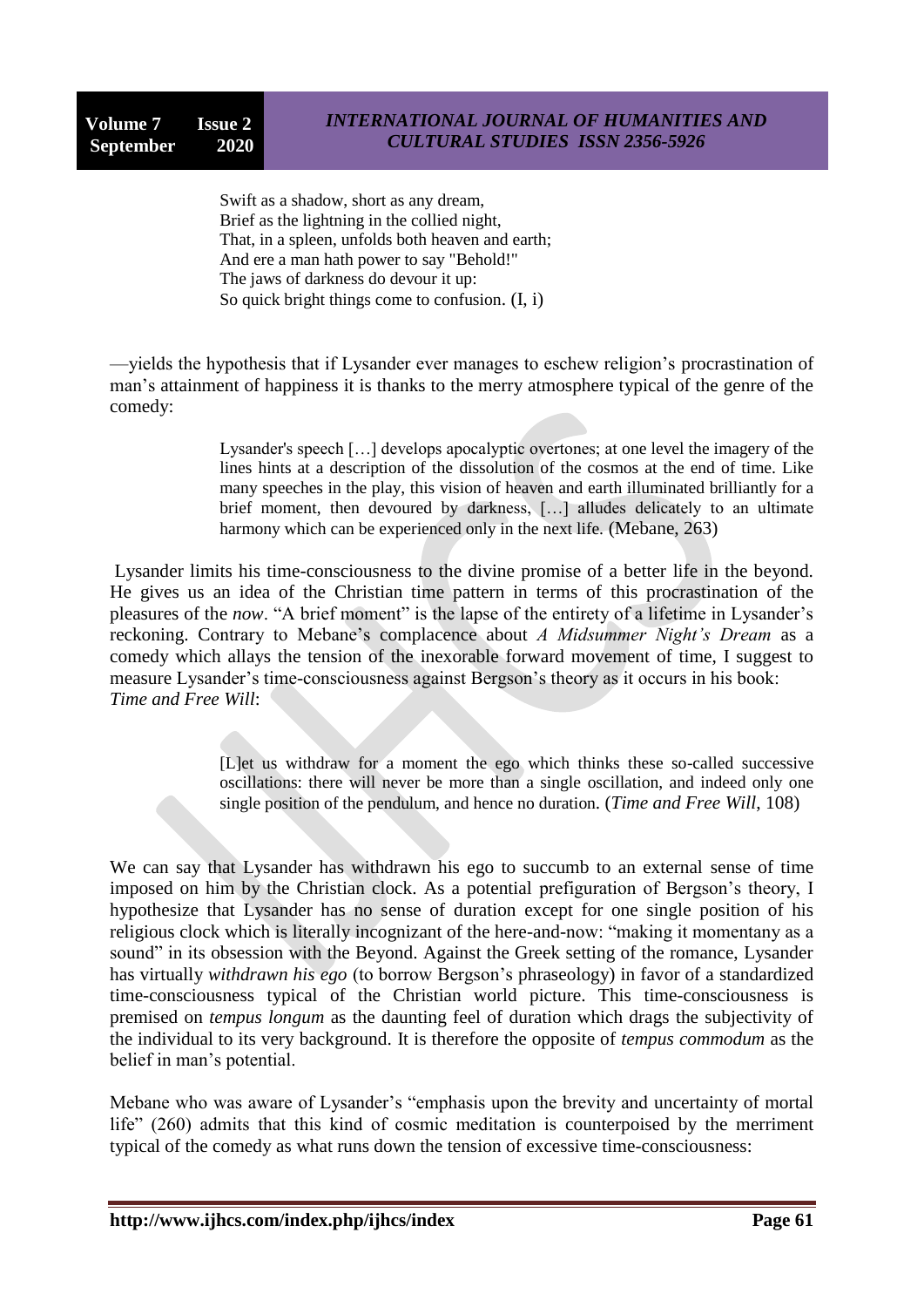This anagogical dimension of meaning enriches the play aesthetically as well as philosophically, but it would be a serious mistake of emphasis to see it as more than a significant analogue and appropriate backdrop for the earthly concerns which are usually the center of attention. (Mebane, 263)

One thing to bear in mind, however, is that Mebane's warning shall not interpose itself between the recipient of the comedy and the larger philosophical inquiry of the dramatist about temporality as man's insoluble enigma. This has been the point made by David Cecil who has quite seen into Shakespeare's tacit wistfulness in *A Midsummer Night's Dream*  beyond its overlay as a hymn to love, art and imagination:

> [Shakespeare's] gaiety is made poignant by a sense of its fleetingness, that sets our thoughts roving into darker regions far beyond the apparent compass of the play […] The pleasure of life is as ephemeral as a dream […] The fair faces grow pensive, as for an instant there passes over them the shadow of their mortality. (Cecil, 31)

*Tempus longum* is the closest qualifier we can attach to time behind the vibrant joviality of *A Midsummer Night's Dream*. Time is stretched beyond man's endurance because it is constructed within the narrow space of a history which hails God on its top.

## **The fairies in** *A Midsummer Night's Dream***: Shakespeare's aesthetic scoff at his Christian timeline**

In his analysis of what spares *A Midsummer Night's Dream* the epithet *comic*, Virgil Hutton opens a luring prospect for criticism to counter the hypothesis that the comedy could be possibly a representation of a teleological time-consciousness typical of the Christian faith. He observes that Shakespeare's sense of religion in *A Midsummer Night's Dream* is tilted towards Greek paganism rather than Christian monotheism. Hutton's attention to the interference of the fairies with the life of humans is also meant to ridicule the monotheistic belief in god's control over his subjects. The fairies in *A Midsummer Night's Dream* are (according to Hutton) a deliberate anomaly in the world of nature meant to withdraw the responsibility of men's lives from the hands of God. More than that, Hutton observes their interference as an atheistic scoff at Christianity. This is Hutton's comment on Titania's confession:

> And this same progeny of evils comes From our debate, from our dissension; We are their parents and original. (II. i)

<sup>―</sup>The fairies, unlike Christianity's God, do not hesitate to accept responsibility for some of the evils in the world" (Hutton, 300). To Hutton's consciousness about Shakespeare's bias towards the Homeric sense of responsibility, I may adduce that this naturalization of man's propensity for evil is also typical of Shakespeare's larger project of how to depict the frailties of man no longer as a taboo. Shakespeare's new idea of history reveals itself in his emphasis on man's infirmity also as a substance of history.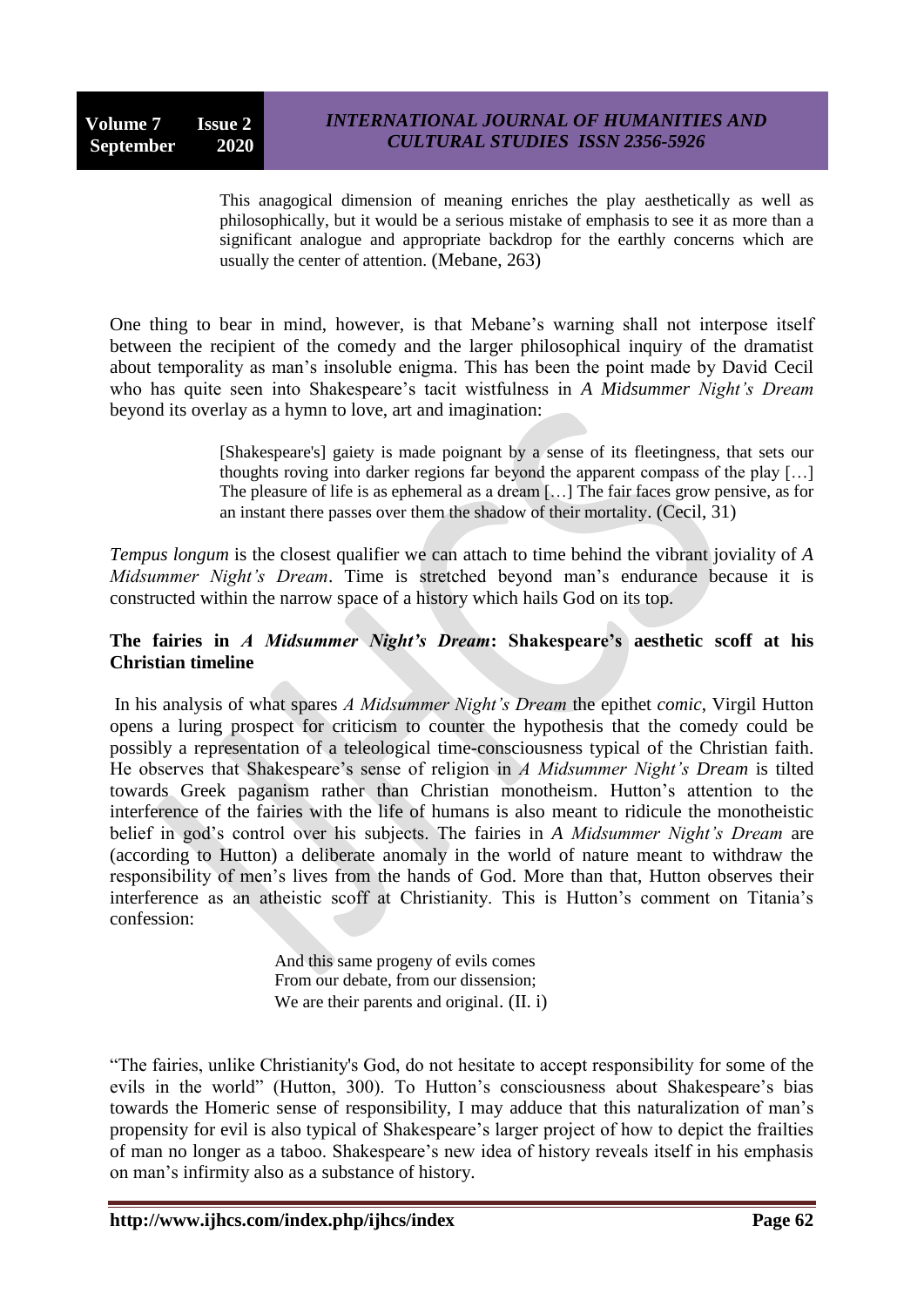This is the idea I imbibe from Shakespeare's implicit rebuff of the Christian dogma of collective guilt in *A Midsummer Night's Dream* through his invitation of the supernatural. Shakespeare brings man's subjectivity to the fore even when the issue is sin and evildoing. It seems that what matters for Shakespeare is the cultural performance of a breach within the Christian timeline: a breach whose aim is to display the autonomy of man away from a deity. However, man's attempted severance from the Christian apocalyptic timeline is always marred by his acerbic time-consciousness. Simultaneously as he celebrates such "earthly" matters as love and sexuality, Shakespeare is pulled down to the truth about man's mortality. Instances of such meditations (as they occur in *A Midsummer Night's Dream*) are a memento about death as the inexorable end to man's journey in time. This is also what justifies Hutton's observation of a constant overlap between the tragic and the comic in *A Midsummer Night's Dream*:

> The moonless conclusion of "Pyramus and Thisby" represents the intrusion of dark reality into the midst of comic romance, and Pyramus's "now die, die, die, die, die!" becomes the comic equivalent of Lear's "Never, never, never, never, never" [...] Theseus pairs the moon with the lion to perform a ritual symbolizing not the joy of restoration but the finality of death: "Moonshine and Lion are left to bury the dead" (V. i). (297)

In addition to Hutton's heed of the tragic underlying the valence between Lion and Moon for Theseus, I distinguish the part of the lion as a metaphor of the devouring monster, *time*, while the moon arouses the symbolic effect of the reversibility and uncertainty of men's fortunes. Shakespeare's fixation on such symbols as *lion* and *moon* is one way for him to juxtapose the tragic side by side with the comic in order for his concern with temporality not to miss its authenticity. Hutton is even keener on signaling Shakespeare's time-consciousness when he presents the Pyramus and Thisbe play as a curtailment to our judgment of comedy exclusively as matter for laughter and family reunion:

> Our world of daily tragedies is more faithfully mirrored in the godless world of Pyramus and Thisby than in the fairy world of the Athenian woods. (Hutton, 295)

This ambivalent aspect of the comedy –according to Hutton—stresses Shakespeare's pessimism about the position of man "in an unpromising world" (Hutton, 303). Soon as we heed the fairies as nothing beyond the figment of dreamwork, we immediately bounce back on the bitter truth that it is hard for man to extirpate himself from a world governed by a will external to his own. Shakespeare's Christian consciousness is what ultimately betrays his pessimism about a temporality fully possessed by God. Shakespeare is daunted by religion's bearings on men's sense of history so much so that he introduces the element of dream (tentatively) as an anti-Christian respite from the linearity of a temporality whose sole end is death.

This is the conclusion Hutton reaches about *A Midsummer Night's Dream* as what manifests Shakespeare's angered response to Christianity: a response which finds shape in the Poet's wistful morning over the now lost world of Greek gods: "The displacement of the fairies and of the Homeric gods by later beliefs [...] stress[es] how much has been lost" (303). However,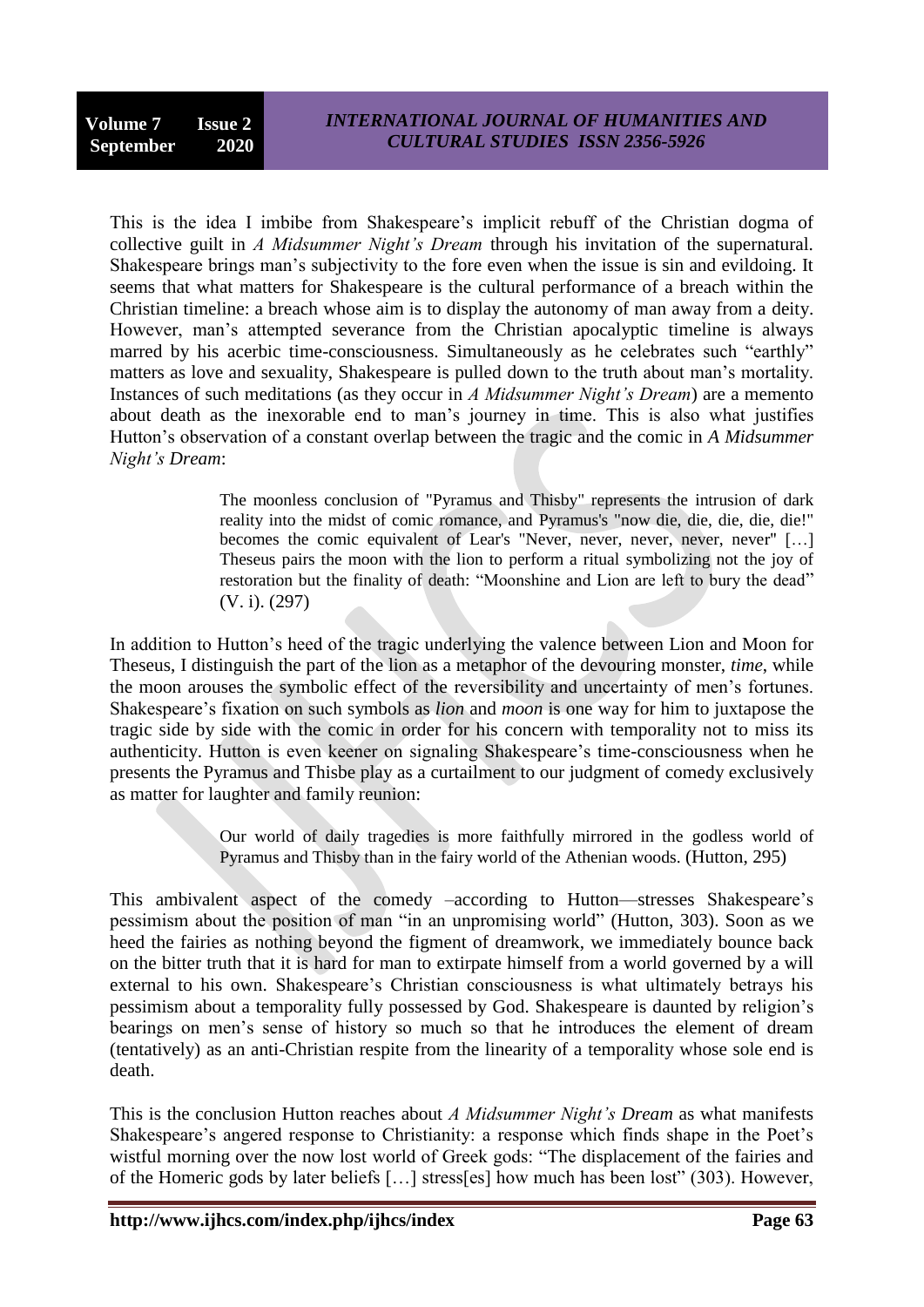Hutton ends up unsettling this last claim by stressing the unreliability of the "weak and idle" theme" of dream as an epistemic source (ibid).

Hutton enlarges the purview of his criticism when he delineates dreamwork as Shakespeare's expedient which "protects the mind from too direct a confrontation with unpleasant reality"  $(304)$ . By the same logic, I can say that temporality is Shakespeare's most arresting "reality" which he sets out to encumber at once. The dreaminess engendered by the fairies within the story of Pyramus and Thisbe is a watershed moment in the midst of the frightening reality of death. Shakespeare reconfigures the longitudinal reality of time (typically Christian) thanks to dreamwork which equips *A Midsummer Night's Dream* with a subjective sense of temporality. Dream has the merit of allaying the strenuous reality about death and about the evanescence of man's life into the prospect of *tempus commodum*: albeit illusory.

### **The temporalization of dreamwork: a response to the oncoming thrownness of** *Dasein*

The play-within-a-play of Thisbe and Pyramus (which is actually the mechanicals' play) anticipates "a brave new world" to come as what can be gauged Shakespeare's secular response to the overwhelming Athenian deism of the main plot. However, the enchanted maunderings of the dream can also be interpreted as the reaction prepared by Shakespeare to the subject-less outlook of *Dasein* given by Heidegger. What the latter postulates in *Being and Time* as the thrownness of *Dasein* hardly offers any solution to the riddling question about man's position in the world. In this sense, the enactment of dream in the comedy is how Shakespeare transforms *Dasein* from an isolated instant into an opportunity of relatedness: therefore literally from *tempus longum* into *tempus commodum*.

In his book, *The Ideology of the Aesthetic*, Terry Eagleton criticizes Heidegger's notion of *Dasein* as "a perpetuation of metaphysical thought" (296):

> The 'thrownness' of *Dasein* means that it can never be its own master, never mistake itself for the originary source of its own being. It is unfinished, […] shot through with negativity, always eccentric to itself. (Eagleton, ibid)

Ironically, Shakespeare seems to have anticipated Eagleton's observation of Heidegger's sense of *Dasein* as "a non-aesthetic form of being" (Eagleton, 296).

*A Midsummer Night's Dream* finds meaning to man's being-in-time as a hymn to subjectivity more than anything else. The realm of art is where subjectivity becomes most visible. The class-consciousness of the mechanicals who express their fear of frightening "the ladies" during the performance of their play-within-a- play is never at odds with this same idea.

Indeed, (and for all its bitterness) class-consciousness is one way the subject relates to his socio-economic environment and is in this sense a confirmation that *Dasein* cannot survive without relating to its historical time. Shakespeare refutes any sense of time unless it traverses the subjectivity of the individual. The mechanicals' awareness of the stakes of their bourgeois society reinforces their historical consciousness beneath the cloak of theater performance. We make out that Shakespeare employs art as a pretext for his larger experimentation with the dilemma of *Dasein* ahead of its time. Temporality in Shakespeare resists the oncoming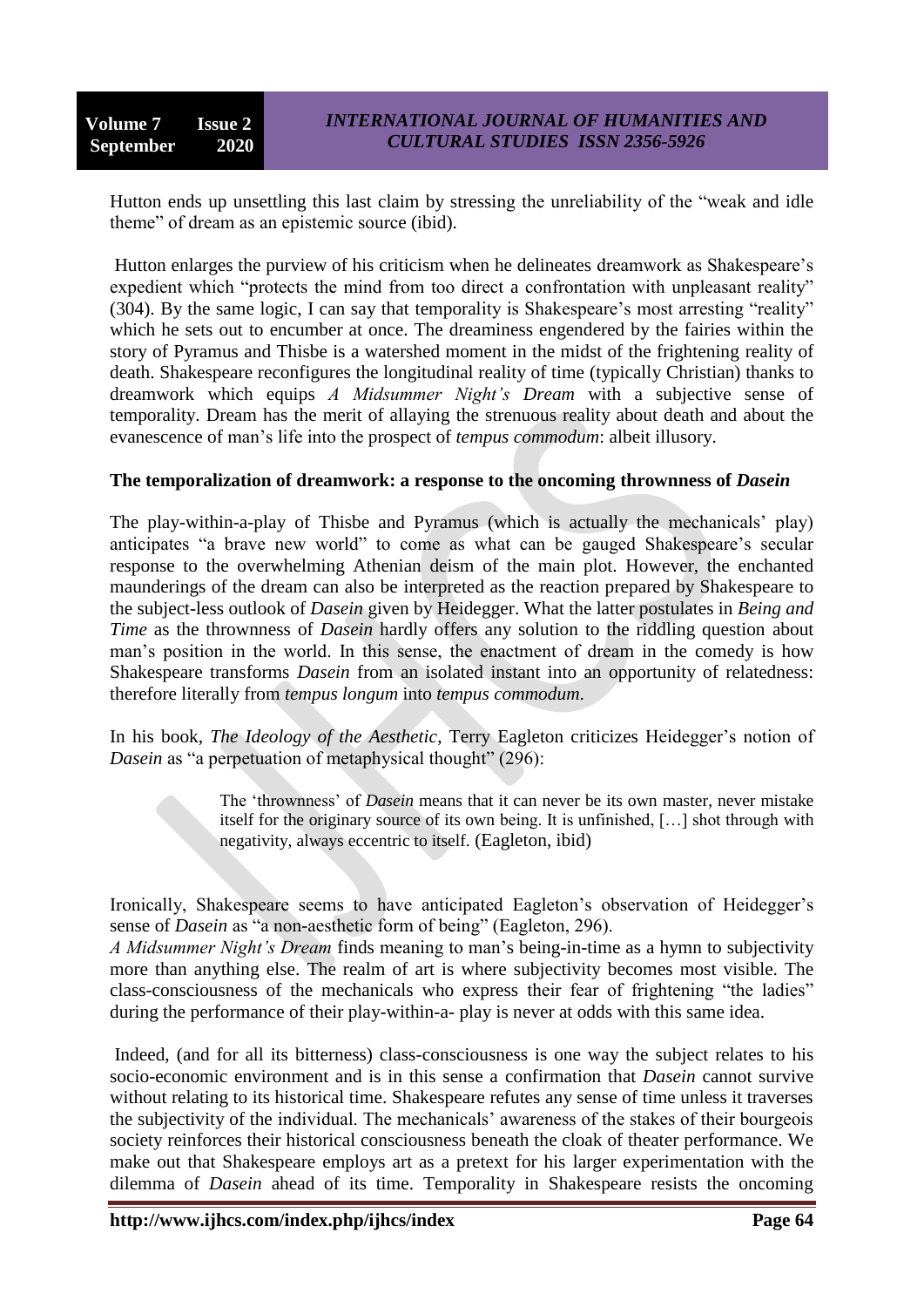thrownness of *Dasein* into a self-conscious interactivity of the subject with his society at any cost.

#### **Prefiguring Nietzsche's unhistorical man: Shakespeare's criticism of mass history**

Ay me, for aught that I could ever read, Could ever hear by tale or history, The course of true love never did run smooth. (I. i)

Lysander's idea of love is inextricable from his time-consciousness. The latter, in turn, is nothing beyond the obsession with mass "history" which strikes a sad note about people's life stories always in terms of a tragedy. A similar grim note is stricken when Theseus reminds Hippolyta: "I wooed thee with my sword,  $/$  And won thy love doing thee injuries" (I. i). Theseus' narrowly institutionalized politics of love is another hint to Shakespeare's depiction of a communal sense of history which survives by clamping down on man's pleasure once it slips outside its customs and norms.

Still in (I. i) Shakespeare insists on acquainting his recipients with an idea of history which hardly extirpates love from suffering and even from the penalty of death. The Duke, Theseus, enforces chastity as a law for love. He emerges in this sense as the voice of a traditional conception of love as nothing beyond the socially-sanctified institution of marriage. His warnings to Hermia are a mirror image to the Athenian social outlook with its dual conception of woman either as a wife or as a nun:

> Either to die the death, or to abjure For ever the society of men. Therefore, fair Hermia, question your desires. Know of your youth, examine well your blood, Whether, if you yield not to your father's choice, You can endure the livery of a nun  $[\,\ldots]$   $(I, i)$

Marjorie Garber makes a correlation between Theseus' evocation of the custody of father or church (on the one hand) and –what she opines as— Shakespeare's consciousness of the historical stakes of his age (on the other):

> A reader interested in history might wonder how this description of the cloistered life of a virgin ("To live a barren sister all your life, / Chanting faint hymns to the cold fruitless moon") would accord with the public image of Queen Elizabeth. But where virginity or maidenhood disempowers Hermia, remanding her to her father's care or to the care of the Church, virginity empowered Elizabeth, who […] asserted […] that she herself was England's bride. (*Shakespeare After All*, 202)

Garber uncritically celebrates Shakespeare's idea of history in *A Midsummer Night's Dream*  as the reflection of his sense of patriotism. However, I think that Shakespeare rather directs his irony at how people conceive of history as a hymn to their nationalism. To Theseus' counsel to Hermia "To you your father should be as a god," Shakespeare seems to respond in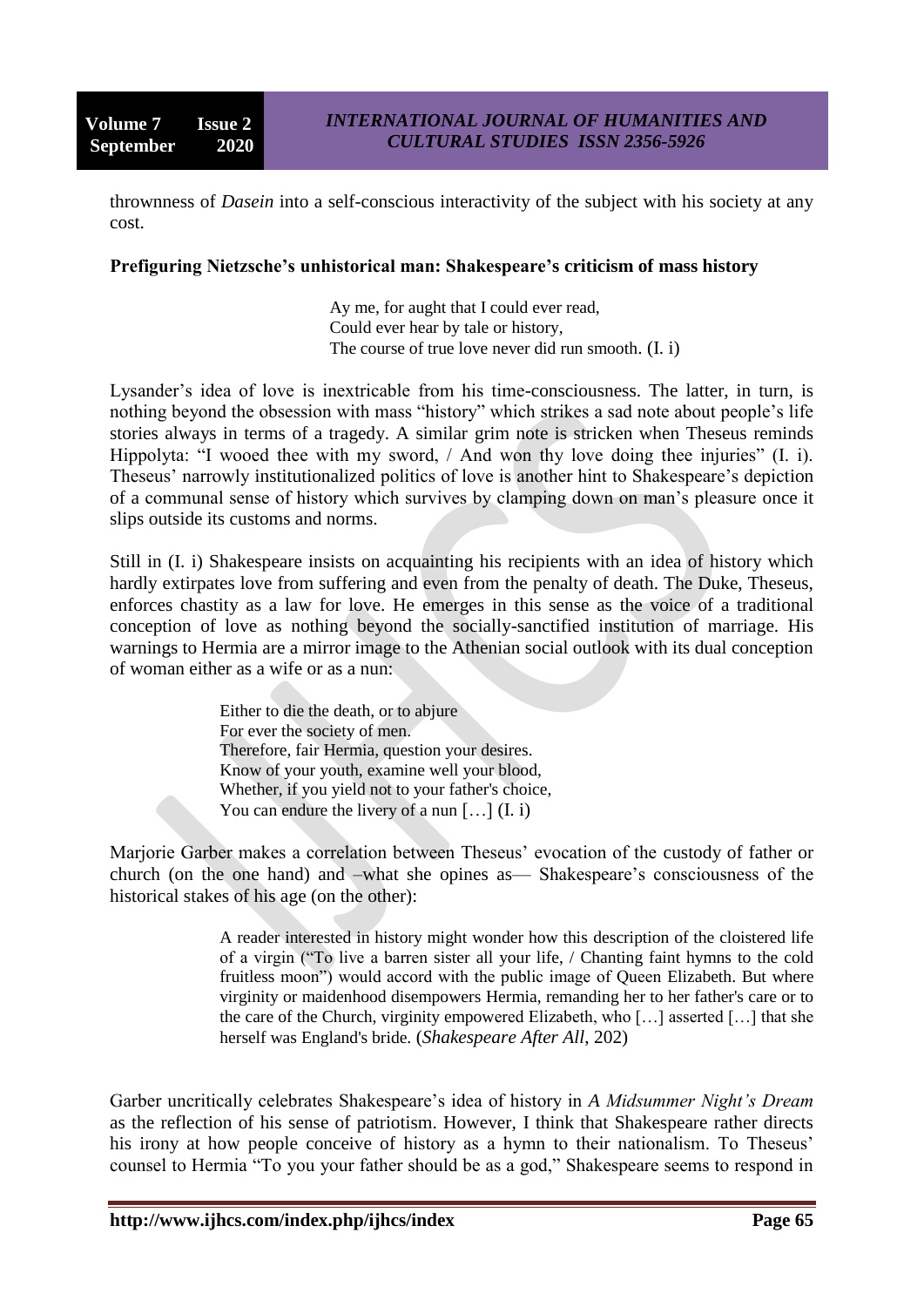the negative. In this sense, Shakespeare is far from complying with the extant idea of history among his compatriots. He is rather prefiguring the Nietzschean unhistorical sense by repudiating the antiquarian conception of a history which finds legitimacy in the fervor of patriotism: "History," says Nietzsche, "belongs, above all, to the active and powerful man, the man who fights one great battle, who needs the exemplary men, teachers, and comforters and cannot find them among his contemporary companions" (*Use and Abuse*, 9). It seems that English patriotism loses out since the opening scene of *A Midsummer Night's Dream* to the warmer passion of the unhistorical man.

# **Conclusion**

To a large extent, *A Midsummer Night's Dream* resists the category of the romance into a more complex structure where the risible and the tragic converge at one point: which is man's mordant time-consciousness. Whether in its orgiastic celebration of the woods as the symbolic stage of prelapsarian bliss, or in its ontological inquiry of how to compromise the time of dramatic performance with a subjective sense of temporality, *A Midsummer* is a metaphor of the endless interactivity between the individual self and their history. However, it also seeks to solve the relation of the subject to their historical past as no less than a dilemma: is history a matter of veneration or should history be unearthed only to be broken to pieces? Shakespeare has predicted this existential problem through the critical situations where he portrays such characters as Lysander and Flute in their grievances about the ways of time. I find in such query much of a prefiguration of the Nietzschean cry into the monumental idea of history: a cry which (in turn) solves the oncoming Heideggerian ordeal about the *thrownness*  of man's being-in-time.